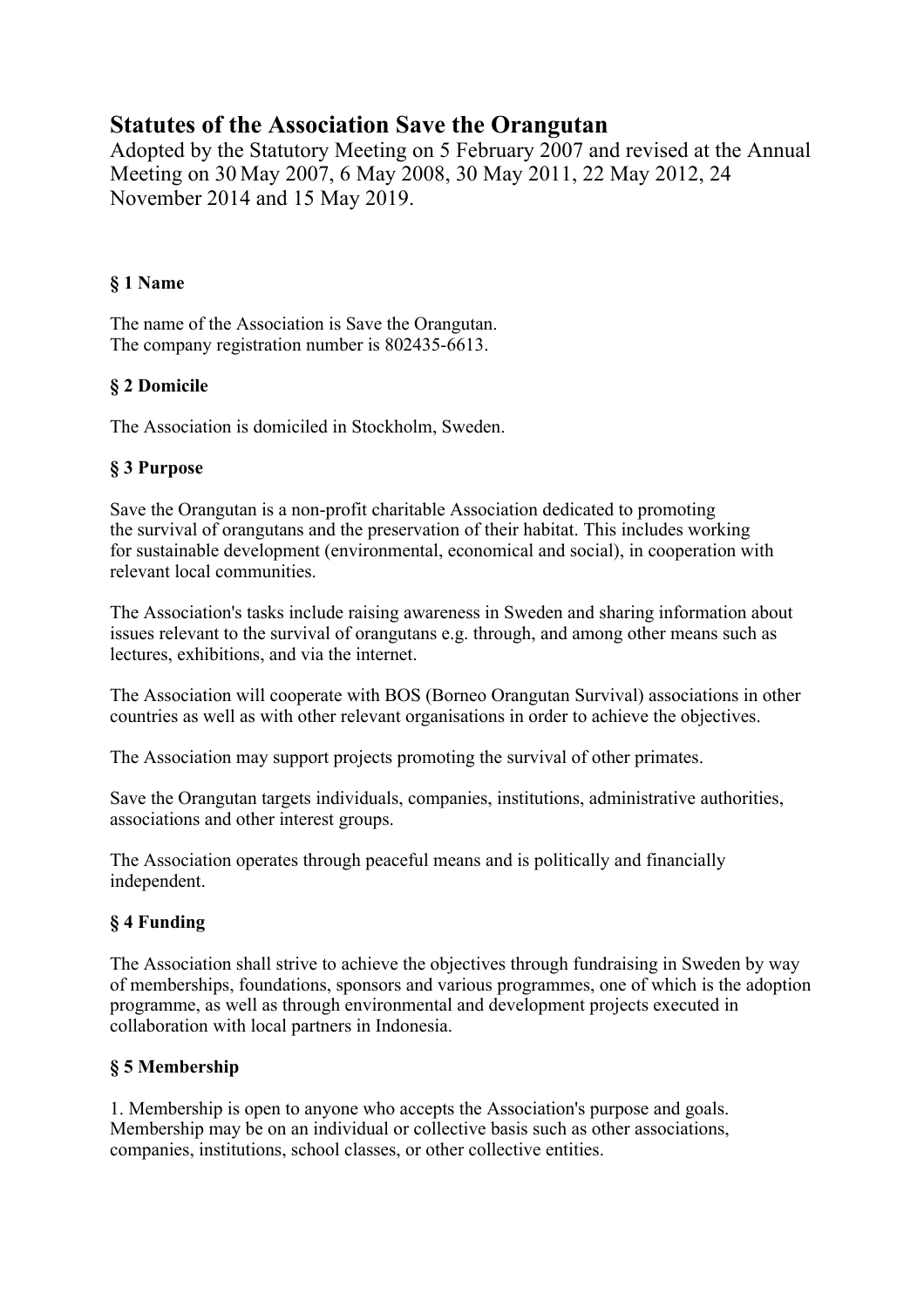2. A distinction must be made between collective members, financial donors, and those supporting the adoption programme. The Board has the right to establish other forms of memberships.

3. Membership in the Association is granted through the payment of the Association's membership fee. Those who choose to support the adoption programme will also be members of the Association.

4. Members may terminate their membership of the Association by way of a written notice, or in the event of a lapse of the membership fee payment.

5. Expulsion from the Association may occur if a member acts against the purpose of the Association. Temporary expulsion can be enforced following a unanimous decision by the Board. Permanent expulsion may be decided at the following Annual Meeting by a 2/3 (twothirds) majority.

#### **§ 6 Annual Meeting**

1. The Annual Meeting of the Association is the highest decision-making authority of the Association. The meeting is called in writing with a minimum of 3 weeks' notice. The Annual Meeting will be called on the Association's website, and optionally also in a newsletter. The Annual Meeting is held every year before the end of May. Proposals/motions to be included in the agenda of the Annual Meeting must be received by the Board at least 2 weeks prior to the meeting. Proposals to be decided in accordance with the agenda must be available on the Association's website, or accessed through a copy distributed by the Association Secretariat no later than 1 week before the Annual Meeting.

2. Extraordinary Annual Meetings may be called when the Board deems it necessary, and must be called when a written request for this has been submitted by either 2 Board Members or at least 25 Association members.

2.1 An Extraordinary Annual Meeting shall be called with 14 days notice prior to the meeting.

2.2 Notice shall be given in writing to all members of the Association no later than 14 days after the request of an Extraordinary Annual Meeting has been submitted.

- 3. The agenda for the Annual Meeting must include:
	- 1. Election of Chairman as well as Secretary for the meeting, and 2 Adjustors;
	- 2. Confirmation that the Annual Meeting has been duly announced;
	- 3. Approval of the agenda;
	- 4. Listing of those entitled to vote;
	- 5. Presentation of the Annual Report of the Board;
	- 6. Presentation of Annual Financial Report of the Board;
	- 7. Auditors' report with proposal to grant or deny discharge to the Board for the audited fiscal year;
	- 8. Discharge from liability of Board Members for the year;
	- 9. Decision regarding the budget for the new year including the amount of the membership fee;
	- 10. Members' proposals ("motions");
	- 11. Election of Members of the Board;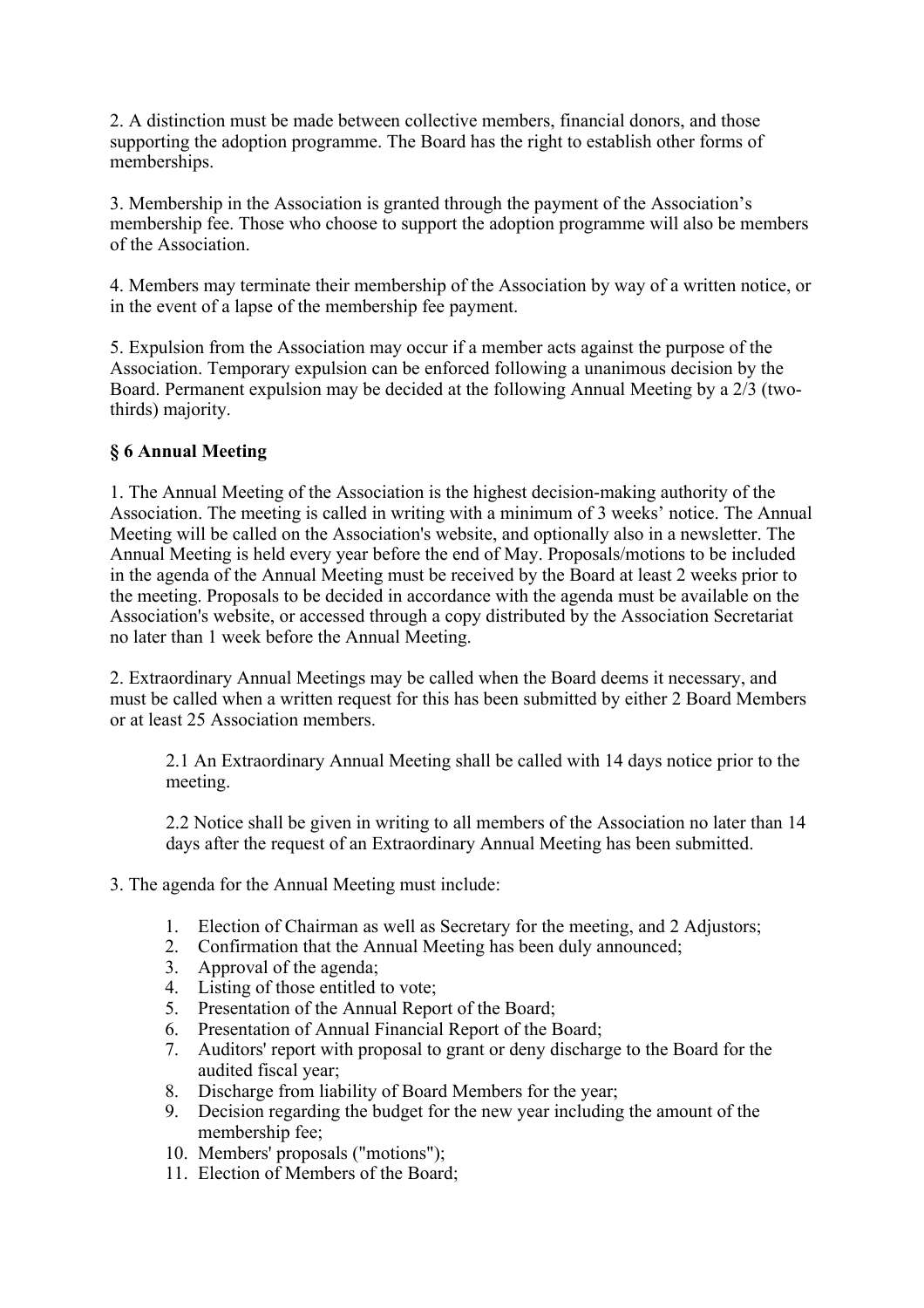- 12. Election of auditors;
- 13. Election of the Nominating Committee;
- 14. Additional agenda items added at the beginning of the meeting;
- 15. Discussion regarding the activities of the Association;
- 16. Any other business.

4. Voting rules. Only members participating personally who have paid their membership fee at least 1 month prior to the Annual Meeting have the right to vote. Companies, institutions and similar groups have only 1 vote per organization. Decisions are made by simple majority, however, with the exceptions mentioned in § 5 section 5, § 9 and § 10.

. 4.1 Board members have the right to vote at the Annual Meeting.

5. The Annual Meeting appoints a Nominating Committee of 2 persons who shall submit proposals of new Board Members 4 weeks prior to the Annual Meeting. The Annual Meeting appoints a Chair for the Nominating Committee.

#### **§ 7. The Board**

1. Only members over the age of 18 are eligible to be elected to the Board.

2. The Association shall endeavour to achieve an even distribution of gender and background on the Board.

3. The Board is elected by the Annual Meeting.

4. The Board shall consist of at least 3 members and shall have a Chairman, a Vice Chairman and a Treasurer. Board Members are elected as members for 2 years at a time. To avoid the replacement of the entire Board at the same time, the re-election / election of two Board Members will take place every other year, and one Board Member every alternating year. During election of Board Members at the Annual Meeting, it shall be noted when the reelection/election of Board Members will take place. The first year after any changes of the Statutes has been made, election/re-election of half of the Board will take place after only one year, in order for the Association to align itself with the new Statutes.

5. The Board is responsible for the daily operations and the competent running of the Association. The right to lead the daily operations may be delegated to the Secretary General, to individuals, or to committees selected by the Board.

6. The Board makes decisions by simple majority, subject to the requirement that 2/3 (twothirds) of the Board Members must be present to form the necessary quorum. The Board may not vote by proxy.

7. Signatory power for Save the Orangutan is held by any 2 Board Members jointly. The Secretary General is authorized to sign for ongoing management business.

8. Individual Board Members or members of the Association are not personally liable for the Association's debts or other obligations.

9. The Board employs and approves the employment of individuals to work with projects within the Association. Employees can be both paid and unpaid, such as spokespersons for the Association.